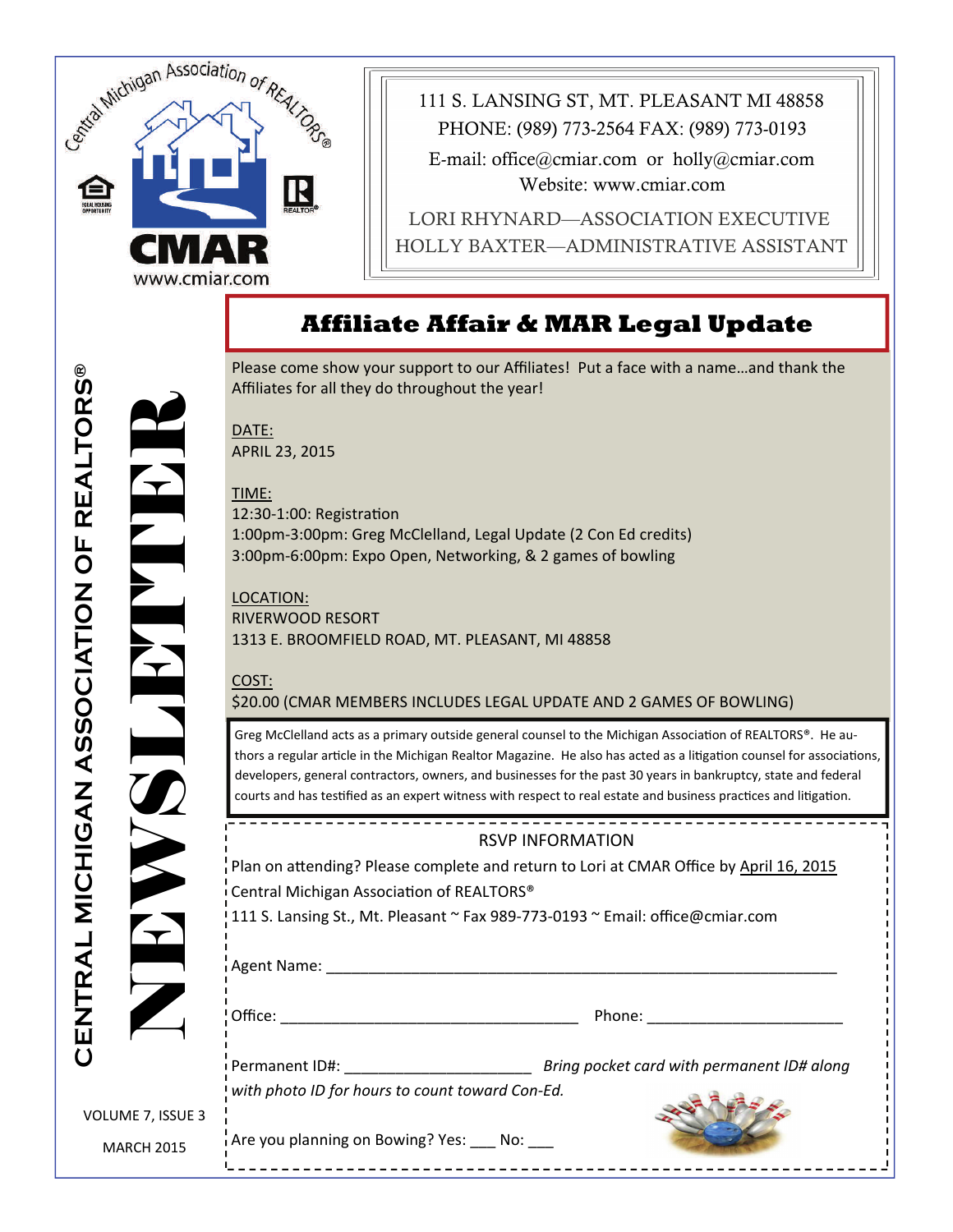#### MARCH CALENDAR

## *3rd Membership/Benefits Drive CommiƩee 9:00am 4th EducaƟon/Program CommiƩee 1:00pm LegislaƟve/PoliƟcal Affairs & 3:15pm Equal Opportunity CommiƩee 5th Banquet Committee 8:30am Professional Standards Training 1:00‐4:00pm Professional Standards CommiƩee 4:15pm 6th Grievance CommiƩee 9:00am Finance CommiƩee 10:00am 9th Publicity & Public RelaƟons CommiƩee 9:00am NominaƟon CommiƩee 1:00pm 10th Board of Directors MeeƟng 8:30am 28th Strategic Planning 10:00am‐4:00pm*

#### APRIL CALENDAR

| 8th                                               |                |
|---------------------------------------------------|----------------|
| <b>Education/Program Committee</b>                | 1:00pm         |
| 13th                                              |                |
| <b>Publicity &amp; Public Relations Committee</b> | $9:00$ am      |
| 14th                                              |                |
| <b>Board of Directors Meeting</b>                 | 8:30am         |
| 23rd                                              |                |
| Affiliate Fair                                    | 1:00-6:00pm    |
| 30th                                              |                |
| Orientation                                       | 10:00am-3:30pm |
|                                                   |                |

# **MAR Legal Lines – Question of the Month**

W ith the help of McClelland & Anderson, we<br>are taking the most recently asked question<br>from our legal hotline and putting them in are taking the most recently asked questions from our legal hotline and putting them in E-news. We will be featuring a different question each issue.

## **QUESTION:**

I am a licensed salesperson commonly known by the nickname "Stevie M" and I use that name in all of my advertising. Is it a violation of licensing law to use a nickname in my advertising?

#### **ANSWER:**

No. The Occupational Code does not prohibit salespersons from using nicknames in their advertising. However, the broker's name and telephone number or address must also appear in the advertising.

|                     | <b>February</b><br>2014 | <b>February</b><br>2015 |
|---------------------|-------------------------|-------------------------|
| <b>Units Sold</b>   | 52                      | 43                      |
| <b>Average Sale</b> | \$94,146                | \$88,256                |
| <b>Total</b>        | \$4,895,640             | \$3,795,040             |

#### MONTH SALES COMPARISONS

#### WELCOME NEW AGENTS:

*Doug LaBelle II, LaBelle Realty Janet Fitak, Weichert Realtors Broadway Realty Philip Kruska, Hometowne Realty*

#### BEST WISHES TO AGENTS MOVING ON:

*Debra Foster, Tess Skinner,* 

*June Bonstelle, Joyce Arndt*

### CMAR Vision Statement:

CMAR, a premier REALTORS® Association, provides focused educational opportunities, enriched membership services, community involvement, and expansion of technology for its members and the public.